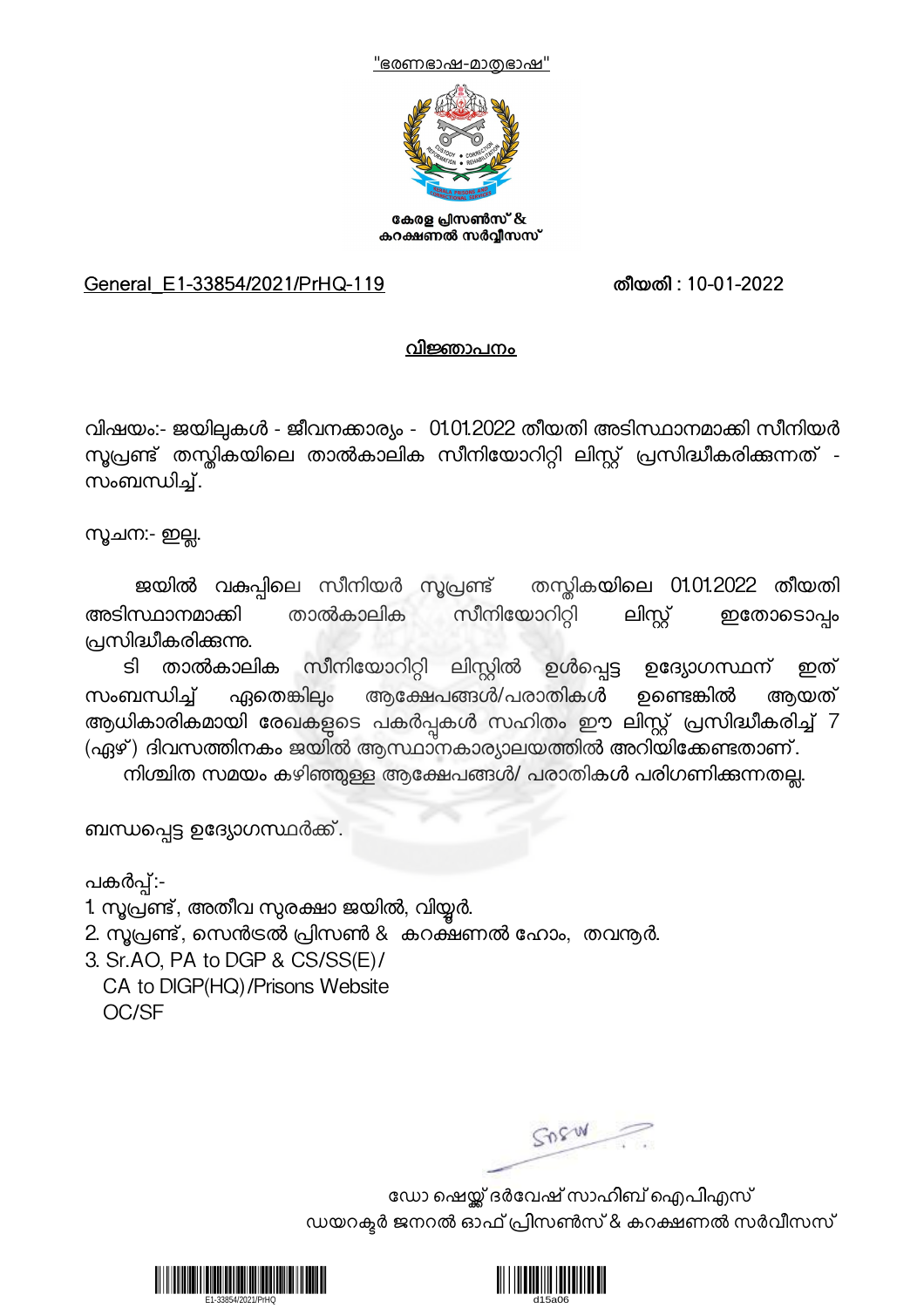



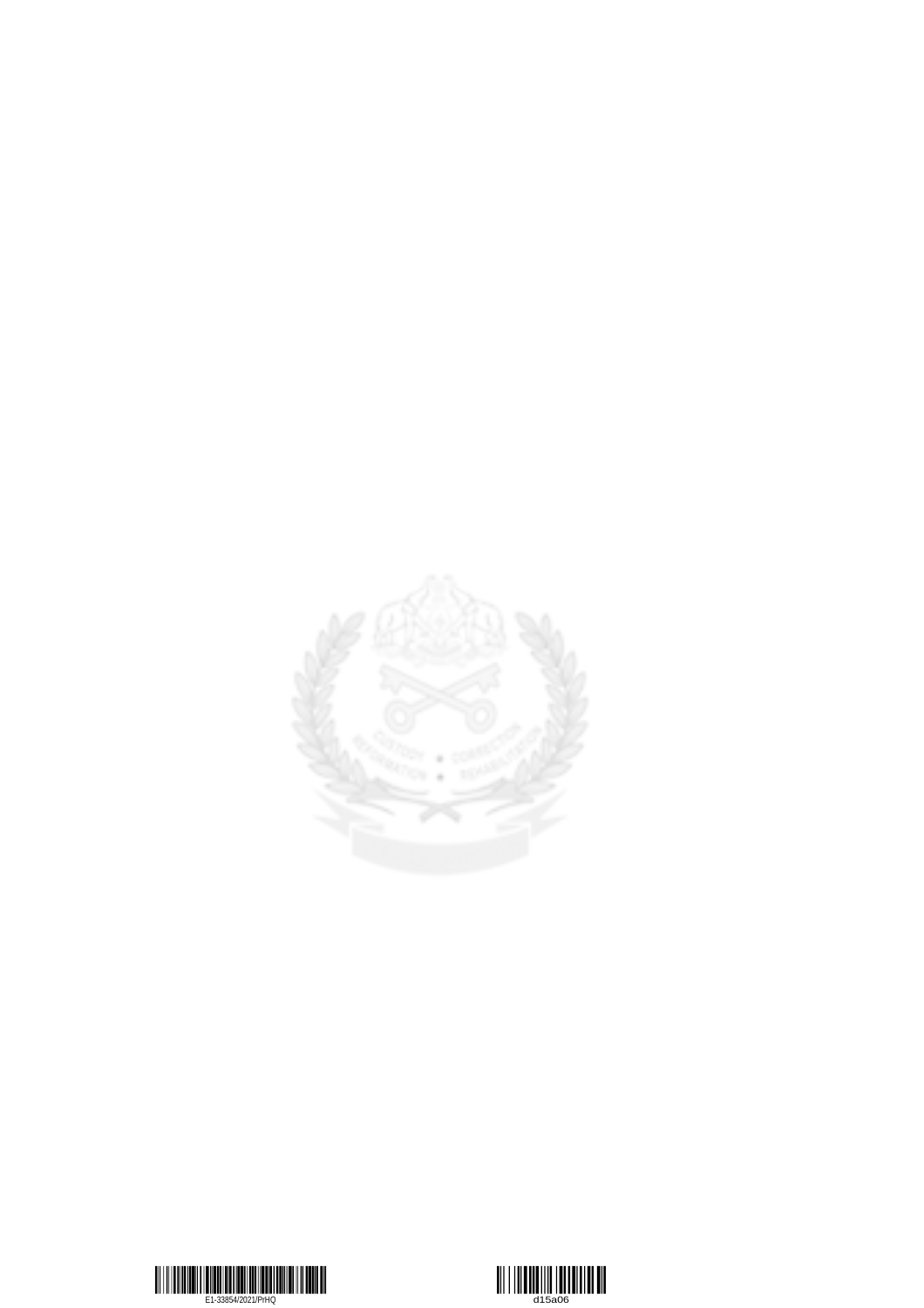

### **Kerala Prisons & Correctional Services**

#### General\_E1-33854/2021/PrHQ-302 Dated : 10-01-2022

# **PROVISIONAL SENIORITY LIST OF SENIOR SUPERINTENDENTS AS ON 01/01/2022**

Sanctioned strength -5 Nos.

Vacant - 0

| S1.<br>No. | Name & Present<br>Institution                     | Date of<br>birth |      | Qualification<br>General Departmental                                                          | Date of advice by PSC /<br>Govt. Order                                              | Date of<br>entry in<br>service | Date of<br>promotion to the<br>present post | Remarks               |
|------------|---------------------------------------------------|------------------|------|------------------------------------------------------------------------------------------------|-------------------------------------------------------------------------------------|--------------------------------|---------------------------------------------|-----------------------|
|            | S.Rajeev,<br><b>Prison Headquarters</b>           |                  |      | MOP &<br>$\left 02/05/1970\right $ SSLC $\left $ Account Test $\right $<br>$\lfloor L \rfloor$ | GO(MS)No.64/94/PWC<br>and TC, dtd. 29/07/94                                         | 05/08/1994                     | E <sub>1</sub> -7736/18<br>dtd:02/08/2018   | Probation<br>declared |
|            | Preetha.V.S.,<br><b>Prison Headquarters</b>       | 31/05/1973       | B.A. | MOP $\&$<br>Account Test<br>$(L)$ & $(H)$                                                      | $ GO(MS)No.207/94/Home,  03/11/1994 ^E$<br>$\frac{1}{\text{d}t \cdot 25/10}{1994}$  |                                | $E1-7736/18$<br>dtd:07/09/2018              | Probation<br>declared |
| 3          | K. Krishnaja.,<br>High Security<br>Prison, Viyyur | 31/05/1975       | B.A. | MOP $\&$<br>Account Test<br>$(L)$ & $(H)$                                                      | $ GO(MS)No.107/96/Home,  23/09/1996 15033/19/PrHQ$<br>$\frac{1}{1}$ dtd. 25/06/1996 |                                | $E1-$<br>dtd:17/10/2019                     | Probation<br>declared |